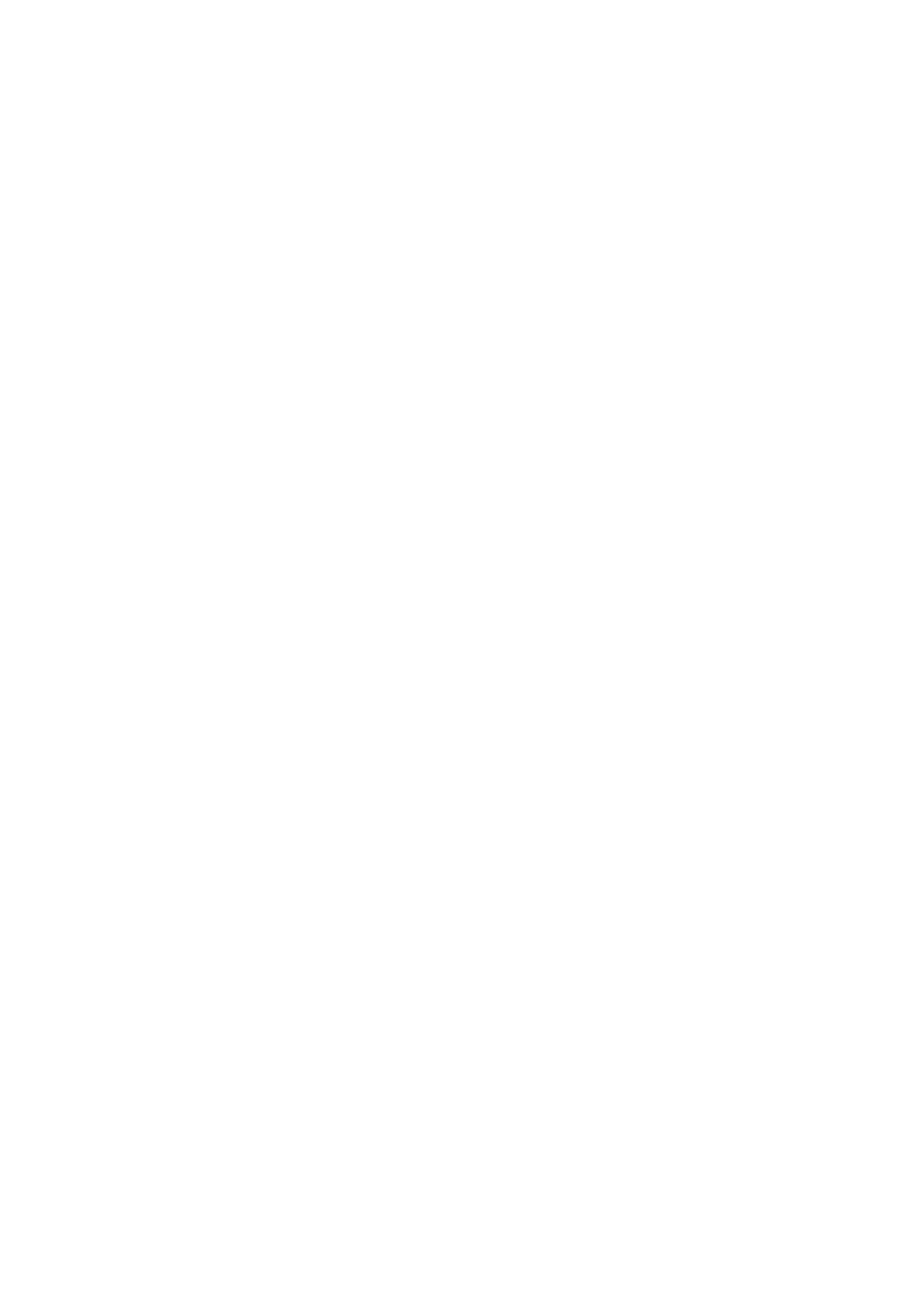## CASTLE COMBE SOLO PRACTICE PRACTICE - 2 LAP TIMES

| Lap | Time     |
|-----|----------|
| հ   | 1.23886  |
|     | 1:22.871 |

| Gavin Mills  |          |  |
|--------------|----------|--|
| <b>START</b> |          |  |
| 1            |          |  |
| 2            | 1:25.590 |  |
| 3            | 1:24.752 |  |
| 4            | 1:24.429 |  |
| 5            | 1:24.089 |  |
| 6            | 1:24.586 |  |
| 7            | 1:23.309 |  |

| Geoff Mook   |          |  |
|--------------|----------|--|
| <b>START</b> |          |  |
| 1            |          |  |
| 2            | 1:32.915 |  |
| 3            | 1:30.644 |  |
| 4            | 1:33.591 |  |
| 5            | 1:30.565 |  |
| 6            | 1:30.754 |  |

| James Chapman |          |  |
|---------------|----------|--|
| <b>START</b>  |          |  |
| 1             |          |  |
| 2             | 1:36.953 |  |
| 3             | 1:33.101 |  |
| 4             | 1:30.579 |  |
| 5             | 1:31.843 |  |

| John Chambers |              |  |  |
|---------------|--------------|--|--|
|               | <b>START</b> |  |  |
|               |              |  |  |
| 2             | 1:37.563     |  |  |
| 3             | 1:32.880     |  |  |
| 4             | 1:32.077     |  |  |
| 5             | 1:33.358     |  |  |
| 6             | 1:32.100     |  |  |
|               | 1:30.953     |  |  |

| John Hiorns  |  |  |
|--------------|--|--|
| <b>START</b> |  |  |
|              |  |  |
| 1:36.054     |  |  |
| 1:36 659     |  |  |
| 1:32.749     |  |  |
| 1.34108      |  |  |
| 1:33 729     |  |  |
|              |  |  |

| 26/09/2020 - 27/08/2020 / CASTLE COMBE |  |
|----------------------------------------|--|

| $\cap$ $\cap$<br>Vola<br>, iminc<br>(WWW<br>Pro<br>tr)<br>cuit<br>vola.<br>۱۳۲<br>ິບ.∪.∠ | NG.<br>$\sim$<br>imino<br><b>Gall</b><br>. .<br>$\cdot$ $\cdot$ |
|------------------------------------------------------------------------------------------|-----------------------------------------------------------------|

| Lap       | Time         |
|-----------|--------------|
|           |              |
| John Hogg |              |
|           | <b>START</b> |
| 1         |              |
| 2         | 1:31.895     |
| 3         | 1:29.125     |
| 4         | 1:27.443     |
| 5         | 1:26.506     |
| 6         | 1:26.961     |
| 7         | 1:25.948     |

| Keith Millen |          |  |
|--------------|----------|--|
| <b>START</b> |          |  |
| 1            |          |  |
| 2            | 1:39.246 |  |
| 3            | 1:37.363 |  |
| 4            | 1:33.343 |  |
| 5            | 1:33.371 |  |
| 6            | 1:34.027 |  |
|              |          |  |

| Lee Bamber |              |  |  |
|------------|--------------|--|--|
|            | <b>START</b> |  |  |
| 1          |              |  |  |
| 2          | 1:32.933     |  |  |
| 3          | 1:38.371     |  |  |
| 4          | 1:29.933     |  |  |
| 5          | 1:26.160     |  |  |
| 6          | 1:25.303     |  |  |
| 7          | 1.27411      |  |  |

|               | Lissy Whitmore |
|---------------|----------------|
|               | <b>START</b>   |
| 1             |                |
| $\mathcal{P}$ | 1:47.047       |
| 3             | 1:43.370       |
| 4             | 1:39.896       |
| 5             | 1:38.858       |
| 6             | 1:36.085       |

|   | <b>Matthew Jones</b> |
|---|----------------------|
|   | <b>START</b>         |
| 1 |                      |
| 2 | 1:34.823             |
| 3 | 1:33.675             |
| 4 | 1:33.825             |
| 5 | 1:33.171             |
|   |                      |
|   | Mike Wilson          |

| START |  |
|-------|--|

| Time     |
|----------|
|          |
|          |
| 1:41.367 |
| 1:39.733 |
| 1:38.425 |
| 1:34.400 |
| 1:33.191 |
|          |

| <b>Phil Atkinson</b> |              |
|----------------------|--------------|
|                      | <b>START</b> |
|                      |              |
| 2                    | 1:32.276     |

| <b>Phil Guillou</b> |          |
|---------------------|----------|
| <b>START</b>        |          |
| 1                   |          |
| 2                   | 1:32.953 |
| 3                   | 1:32.974 |
| 4                   | 1:29.888 |
| 5                   | 1:27.683 |
| 6                   | 1:27.268 |
| 7                   | 1.28221  |

|   | Richie Welsh |
|---|--------------|
|   | <b>START</b> |
| 1 |              |
| 2 | 1:29.442     |
| 3 | 1:26.188     |
| 4 | 1:23.942     |
| 5 | 1:25.351     |
| 6 | 1:22.601     |
| 7 | 1.23.559     |

| <b>Rikki Tomiczek</b> |
|-----------------------|
| <b>START</b>          |
|                       |
| 1:45.856              |
| 1:43.628              |
| 1:39.801              |
| 1:39.698              |
| 1:39.161              |
|                       |

| Sam Boyd     |          |
|--------------|----------|
| <b>START</b> |          |
| 1            |          |
| 2            | 1:34.204 |
| 3            | 1:32.558 |
| 4            | 1:33.772 |
| 5            | 1:32 761 |
| 6            | 1:34.560 |

 $\frac{C_0C_1C_1}{C_0C_1}$ 26/09/2020 - 09:14 / Page 2/3